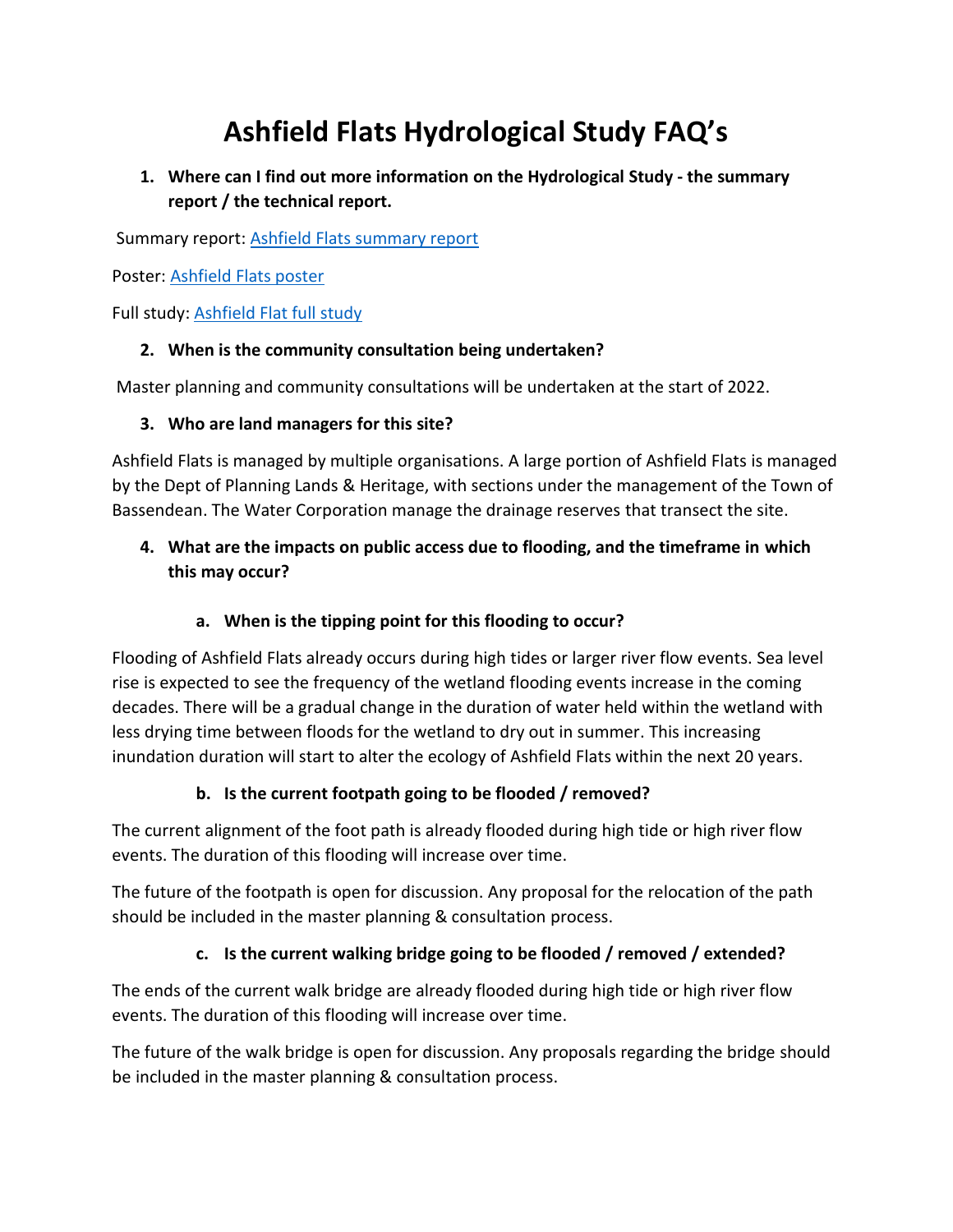#### **d. Will my house be threatened?**

This is outside the scope of this study.

## **5. What management is being done for the polluted ground water plume?**

An initial examination of the ground water plume was undertaken via a bore survey in the 1990's by the then Water and Rivers Commission. Further study of the plumes horizontal and vertical extent is required.

# **6. Are the heavy metals a risk to people or dogs?**

The heavy metals were found accumulating within the sediments of the wetland. The levels of some of these metals exceed the sediment toxicant guidelines values indicating the potential for contamination. Risk is however related to bioavailability and toxicity of contaminants within this type of sediments. Site specific guidelines may have to be developed for the site as it is neither fresh nor marine (estuarine salt marsh) so the binding and release of metals (and associated bioavailability) within these environments is not directly comparable to existing guideline values. Further study to assess this risk is required.

# **7. Will my dog be able to run free / walk here?**

This is outside the scope of this study.

Dogs off lead at Ashfield Flats should be part of the discussion during the master planning process.

# **8. Will I be able to walk along the foreshore?**

Water levels within the river will gradually rise over time with an increasing influence of the tidal and river flooding events across the flats.

The future management of Ashfield Flats is part of the discussion during the master planning process.

# **9. Is sea level rise / climate change real?**

In a local context, sea levels have been rising in the Fremantle tide gauge since available records.

The Intergovernmental Panel on Climate Change (IPCC) places a high level of confidence in projections for continues sea level rise. The IPPC also project, with medium confidence, reduction in the mean rainfall, particularly in the cool season, increased aridity and increased meteorological and ecological droughts. For the hydrological study DBCA accepted the consensus of the international scientific community. The model for Ashfield Flats translates the influence of these regional projections within the local landscape.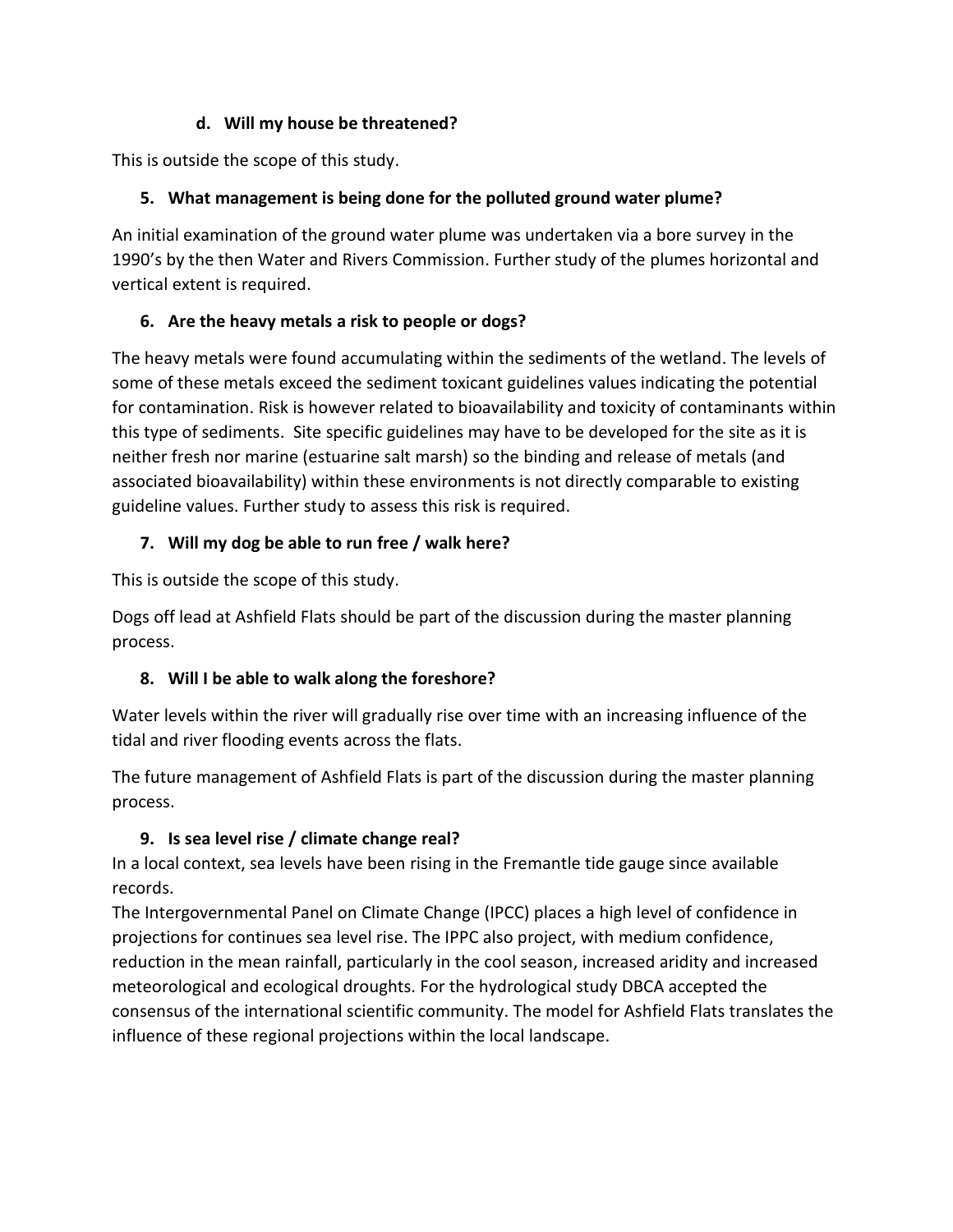The projections for sea level rise and climate change have been reviewed and accepted throughout the international scientific community. The model for Ashfield Flats translates the influence of these global projections within the local landscape.

#### **10. Query about mosquito management?**

Ashfield Flats is currently identified and an important area for mosquito management, to reduce the potential for the spread of mosquito borne disease. The current management is a result of the natural occurrence of mosquitos breeding in tidal salt marsh environments. It is likely that mosquito management around Ashfield Flats, will be ongoing.

#### **11. When will the boardwalk be upgraded**

This is outside the scope of this study.

The future management of Ashfield Flats is part of the discussion during the master planning process.

## **12. When will foreshore seating be installed?**

This is outside the scope of this study.

The future management of Ashfield Flats is part of the discussion during the master planning process.

## **13. What is the impact of boat wake on the site?**

This is outside the scope of this study.

## **14. Is the water safe for my dog to enter?**

The heavy metals were found accumulating within the sediments of the wetland. The levels of some of these metals exceed the sediment toxicant guidelines values indicating the potential for contamination. Bioavailability and toxicity of contaminants is however, influenced by sediment grain size. Guideline values in this environment have not been established for pet exposure. Further study to assess this risk may be required.

## **15. When the foreshore vegetation that is recommended is planted, will my river access be cut off?**

The hydrological study does not make recommendations in relation to erosion. However, management actions to reduce the potential of future bank erosion and allow room for the river would be considered best management practice.

The design of the future erosion management within Ashfield Flats will be part of the discussion during the master planning process.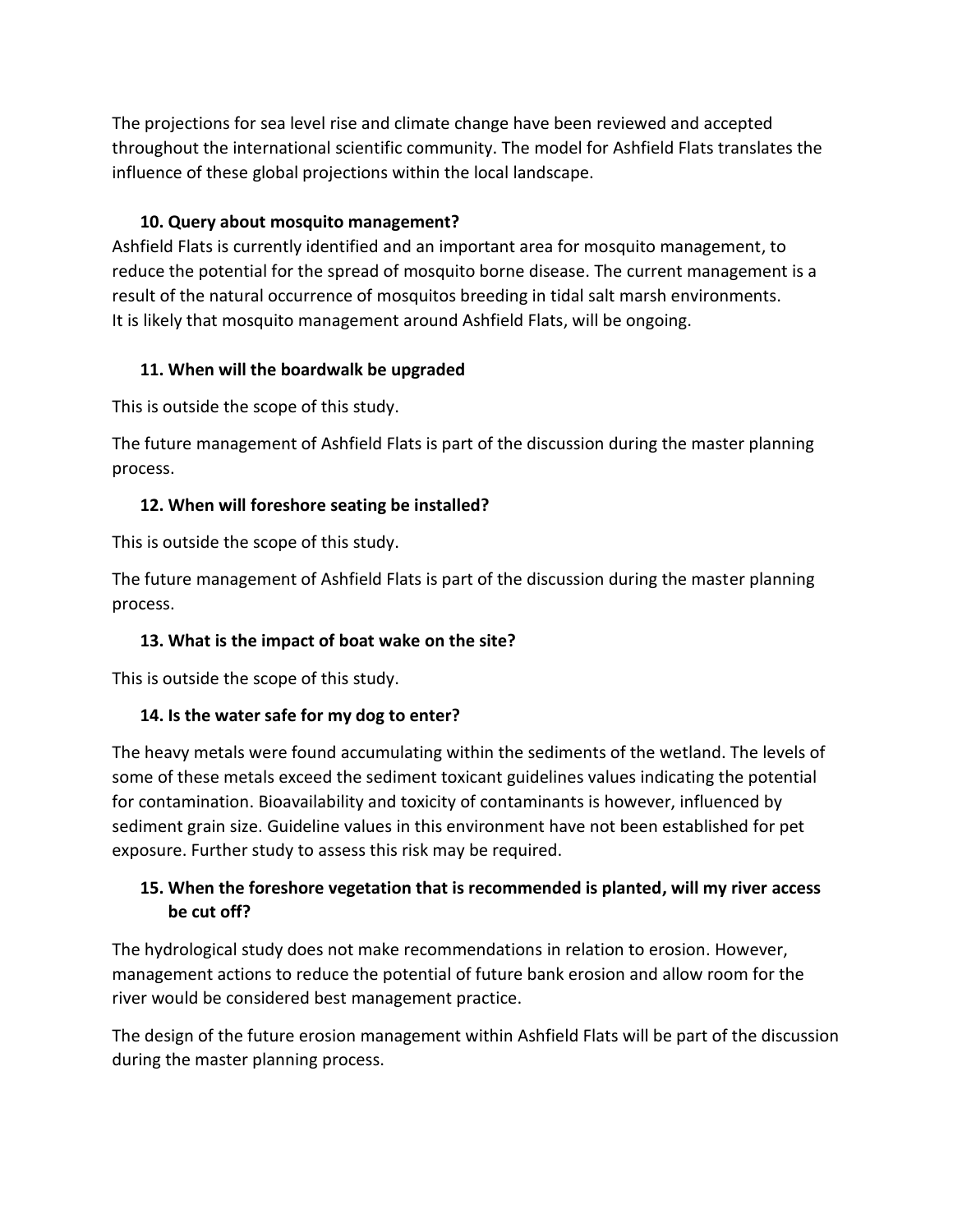#### **16. Should I be worried about the acidified groundwater coming into the area?**

Information regarding the safe use of bore water and how to get them tested can be found on the Department of Water and Environmental Regulation (DWER) website:

[https://www.wa.gov.au/service/building-utilities-and-essential-services/water-supply/garden](https://www.wa.gov.au/service/building-utilities-and-essential-services/water-supply/garden-bores-frequently-asked-questions)[bores-frequently-asked-questions](https://www.wa.gov.au/service/building-utilities-and-essential-services/water-supply/garden-bores-frequently-asked-questions)

Bore water should never be used for drinking, bathing, filling swimming and paddle pools, food preparation or colling unless it has been professionally tested and, if necessary, treated.

The Department of Health also has useful information here: [https://www.healthywa.wa.gov.au/Articles/A\\_E/Bore-water](https://www.healthywa.wa.gov.au/Articles/A_E/Bore-water)

If a resident has had their bore water tested and has concerns about the concentrations of any particular contaminant, they can call the Contaminated Sites Information line 1300 762 982.

#### **17. How can I be involved more?**

We encourage people's involvement in the master planning process. To express what they love about this area and to express what they would like to see in the planning for the area, understanding the forecast changes that are likely to occur.

#### **18. Will the water shown in the maps (poster Figure 5) be permanently there or is that only during winter/wet periods?**

The figures illustrate the model of the average water level during the successive years for one of the sea level rise scenarios (Scenario RCP8.5). While this is the average water level, the actual water levels will rise and fall with the tide or with river flood events as they do now. It is predicted that the wetland will be permanently inundated by 2090 if sedimentation rates are much slower than the expected rates of sea level rise. The rate of sediment accumulation (accretion) is at present a significant unknown and there is the potential that over time the Flats increases in elevation to keep pace with sea level rise. Increasing aridity and projected further declines in catchment runoff however may mean sediment delivery to the wetland occurs less frequently. More study is required to better estimate changes to the rate of salt marsh sediment accumulation.

#### **19. What is the priority for drainage treatment?**

From the river water quality perspective, the Chapman St drain is delivery nutrients and contaminants directly to the river so it would be the highest priority. The Woolcock Court drain is delivering high nutrients and heavy metals into the wetland. The wetland however is currently undertaking much of the work in treating this prior to the water entering the river. The management of the metals in this system would be a management target. The Kitchener St